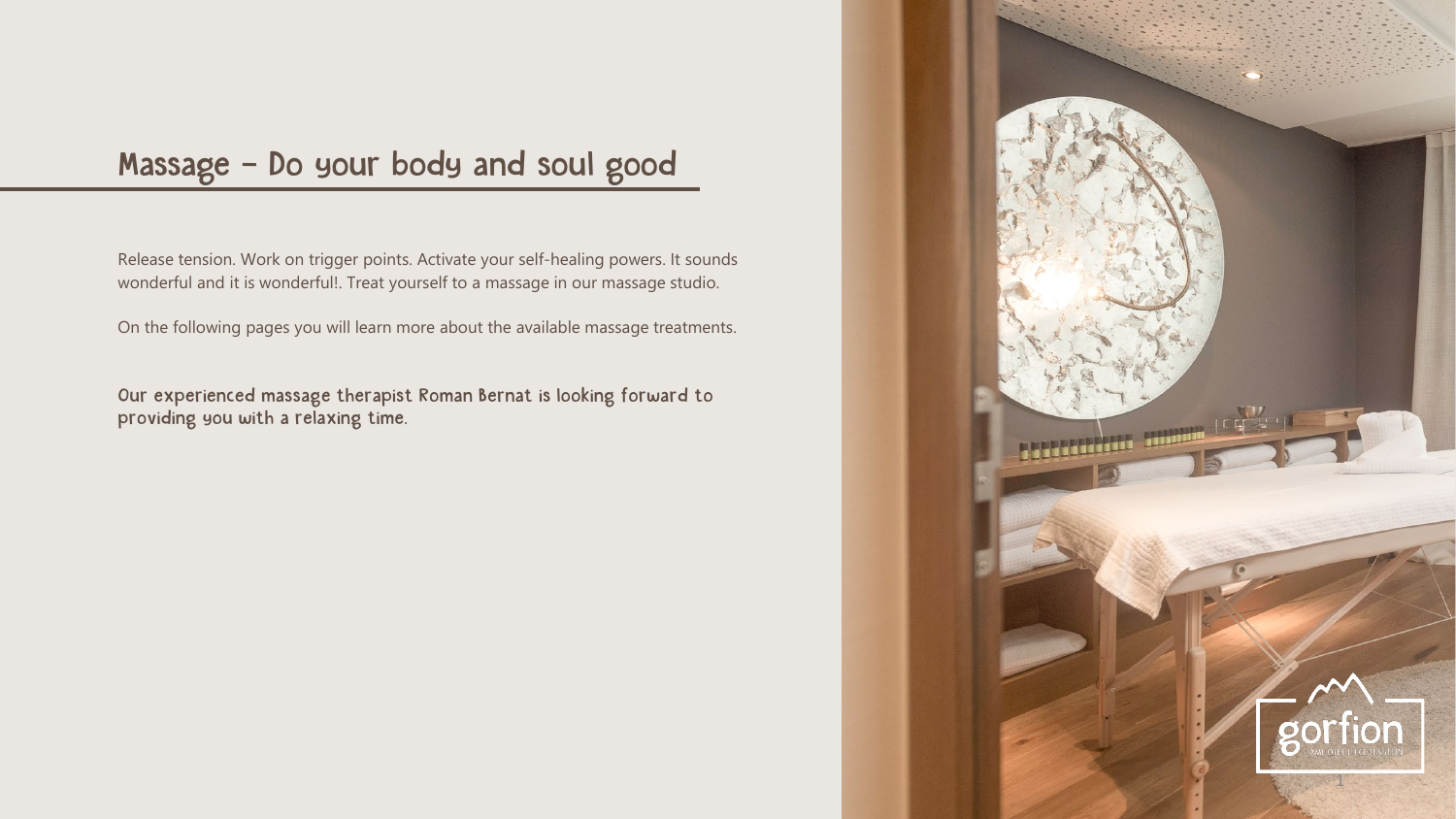#### **Classic massage 25, 50, 60 or 80 minutes**

The term "classical massage" refers to a mechanical, manual influence on the skin, the deeper tissue and the muscles. Classical massage is mainly used for the prevention and treatment of diseases of the musculoskeletal system, but can also be used as a feel-good treatment or for muscle pain. But this massage treatment can also help with migraines, headaches, mental tension, restlessness and stress.

**During the 25-minute massage, only the back, shoulders and hips are treated.**

## **Head-neck-shoulder massage**

**25 minutes**

The head-neck-shoulder massage serves to loosen the shoulder-neck muscles, relax in the head area and release blockages, vitalize and improve well-being.

#### **Lymphatic drainage**

In lymphatic drainage, our therapist uses specific hand movements, strokes and pressure. All techniques activate the lymphatic channels directly under the skin, so that lymphatic congestion dissolves and tissue fluid can drain away more easily. Lymphatic drainage is not a deep massage, but moves the upper tissue areas.

**25 min - Only two-three body parts (f.e. neck, face etc.) 50 min - Full body treatment without face 80 min - Full body treatment with face**

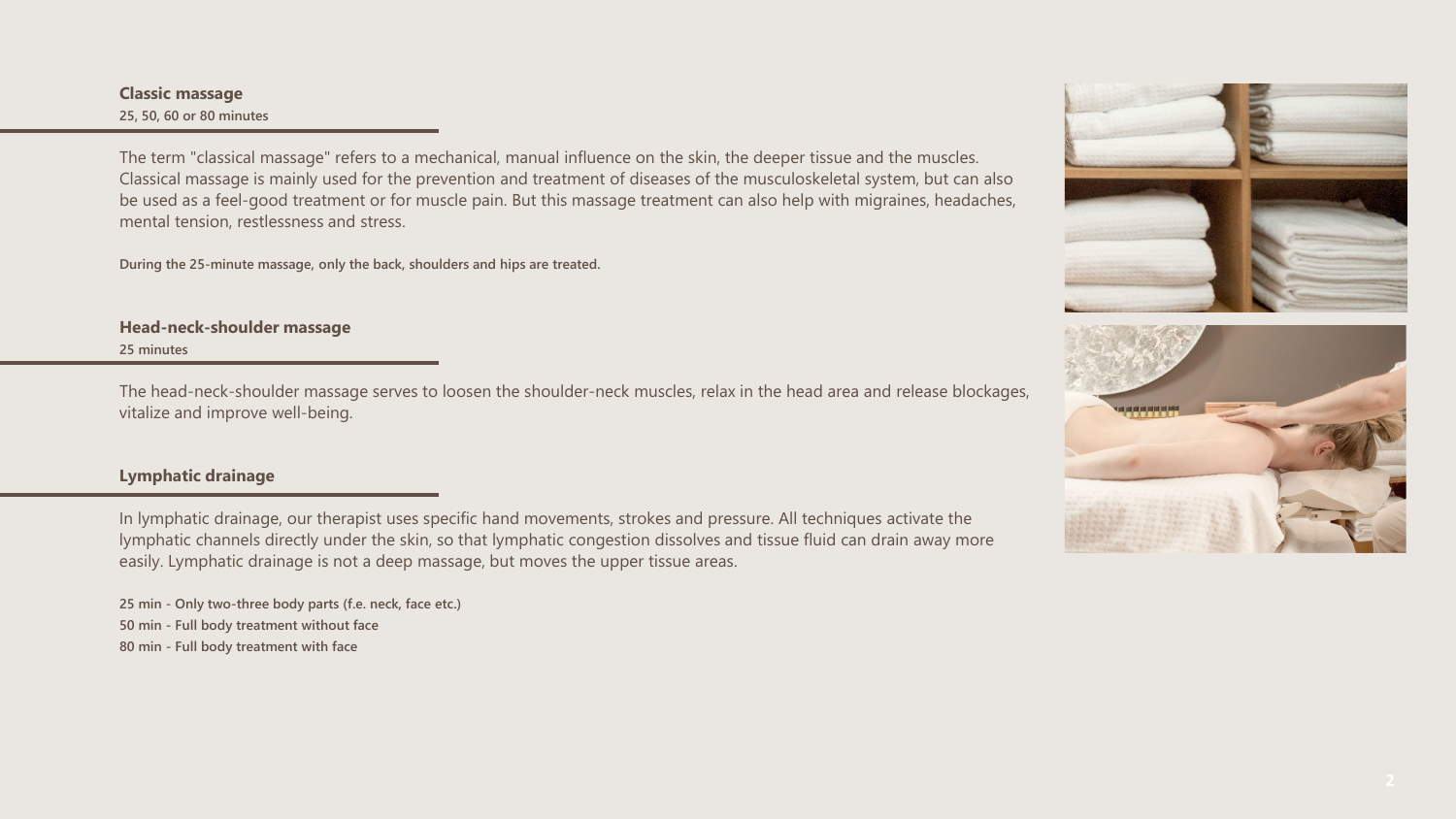**Lomi Lomi Nui 90 minutes**

Lomi Lomi Nui originates from Hawaii and was originally a temple massage of the Kahuna priests. Lomi massage is an energetic and intense oil massage and honors the whole body as a temple of the soul. It is not only relaxing and invigorating, but a cleansing ritual, inside and out. Through intensive strokes from head to toe, blockages are released and body and mind are brought into balance. Lomi Lomi Nui harmonizes the entire organism and melts physical and emotional blockages - a feeling of deep security, sensuality and bliss.

#### **Foot reflexology**

**25 or 50 minutes**

The foot reflexology massage can improve the general well-being of the whole body. This is because reflexology has a relaxing effect and can release blockages throughout the body. In addition, the tissue is loosened during the massage, which leads to the energy in the body being able to flow freely. Especially in bad moods or psychological stress, reflex zone massage is therefore shown to have a positive effect. This massage can also help against insomnia, ideally it is carried out in the late afternoon.





## **Hot stones**

**70 minutes**

The intense warmth of the hot stones has a calming effect on the heart, circulation and well-being - which promotes the relaxation process and can alleviate stress-related symptoms such as insomnia. The combination of deep massage and heat stimulates the lymphatic flow. Muscle tension and stiffness can be relieved. Particularly beneficial for neck and shoulder pain. A nice side effect: the heat opens the pores so that the skin can better absorb the nourishing ingredients of the massage oil used.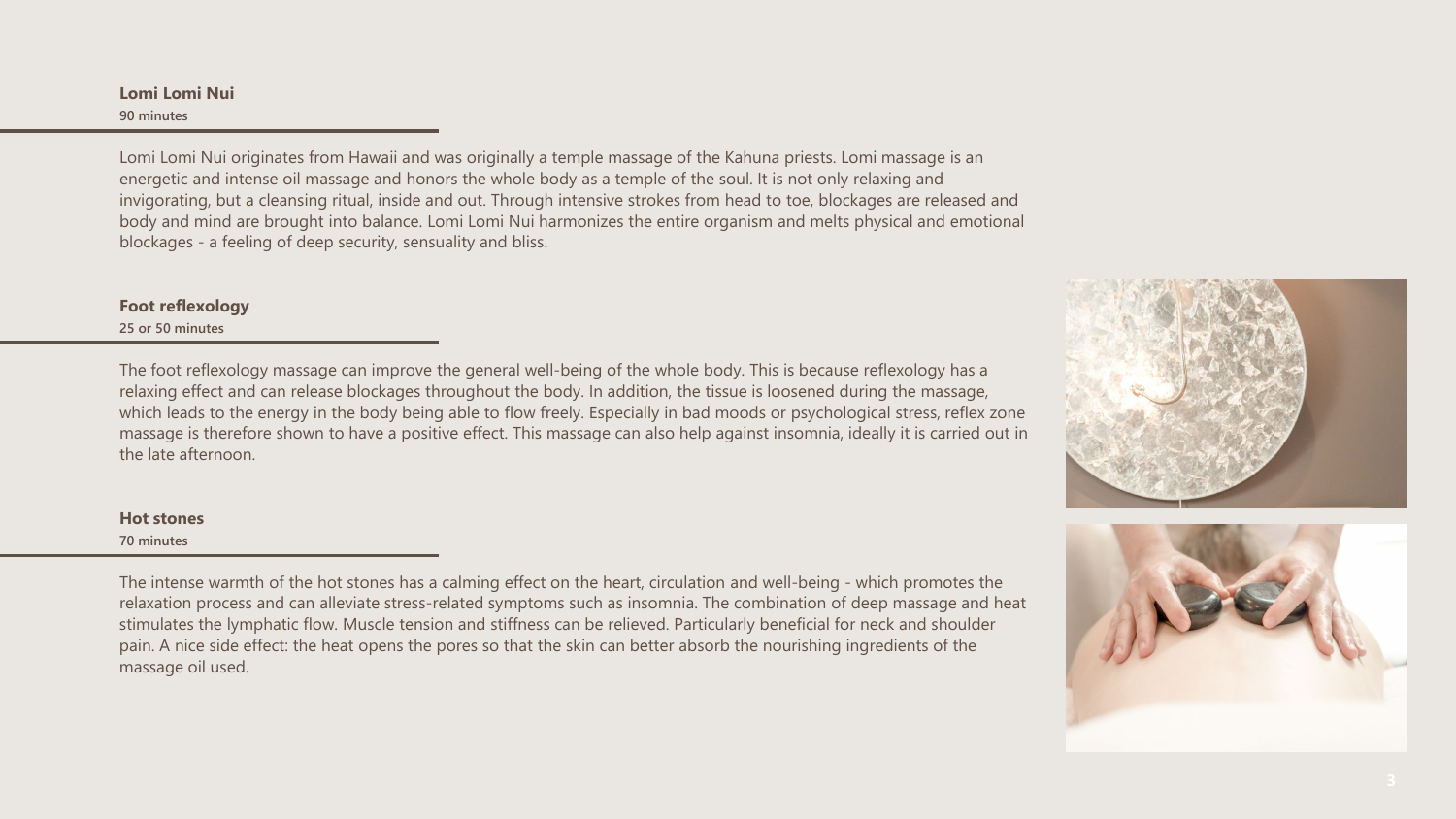#### **Massage for expectant mums 50 minutes**

Expectant mothers have special needs and complaints which are specifically addressed in the massage. For example, pregnant women often suffer from back pain during pregnancy, neck tension and water in the legs. With a relaxing massage, mothers not only do something good for themselves. A balanced nervous system, a relaxed body and inner harmony and peace also have an enormously positive effect on the baby's development and on the upcoming birth.

**Kids massage «Mr. Gorfion» 25 or 50 minutes**

After an eventful day of romping around and playing or a hike with mom and dad, even the smallest adventurers have to rest. A massage especially for children will help them.

### **Aroma therapy «Balance» 60 or 80 minutes**

In this holistic massage, body, mind and soul are harmonized by the action of essential oils. The oils are put together with the therapist according to your needs. This involves working directly with the subconsciousness to restore the body's natural functioning. This therapy is ideal for overly analytical people, provides relaxation during stress and has an energizing effect.

**Herbal stamp massage 60 or 80 minutes**

Herbal stamp massage is based on ancient traditions of East Asian massage art. Often the massage focuses on the back area to release tension there. The herbal stamps have a beneficial, warming effect on the body. It is massaged both with the herbal stamps and with the hands.